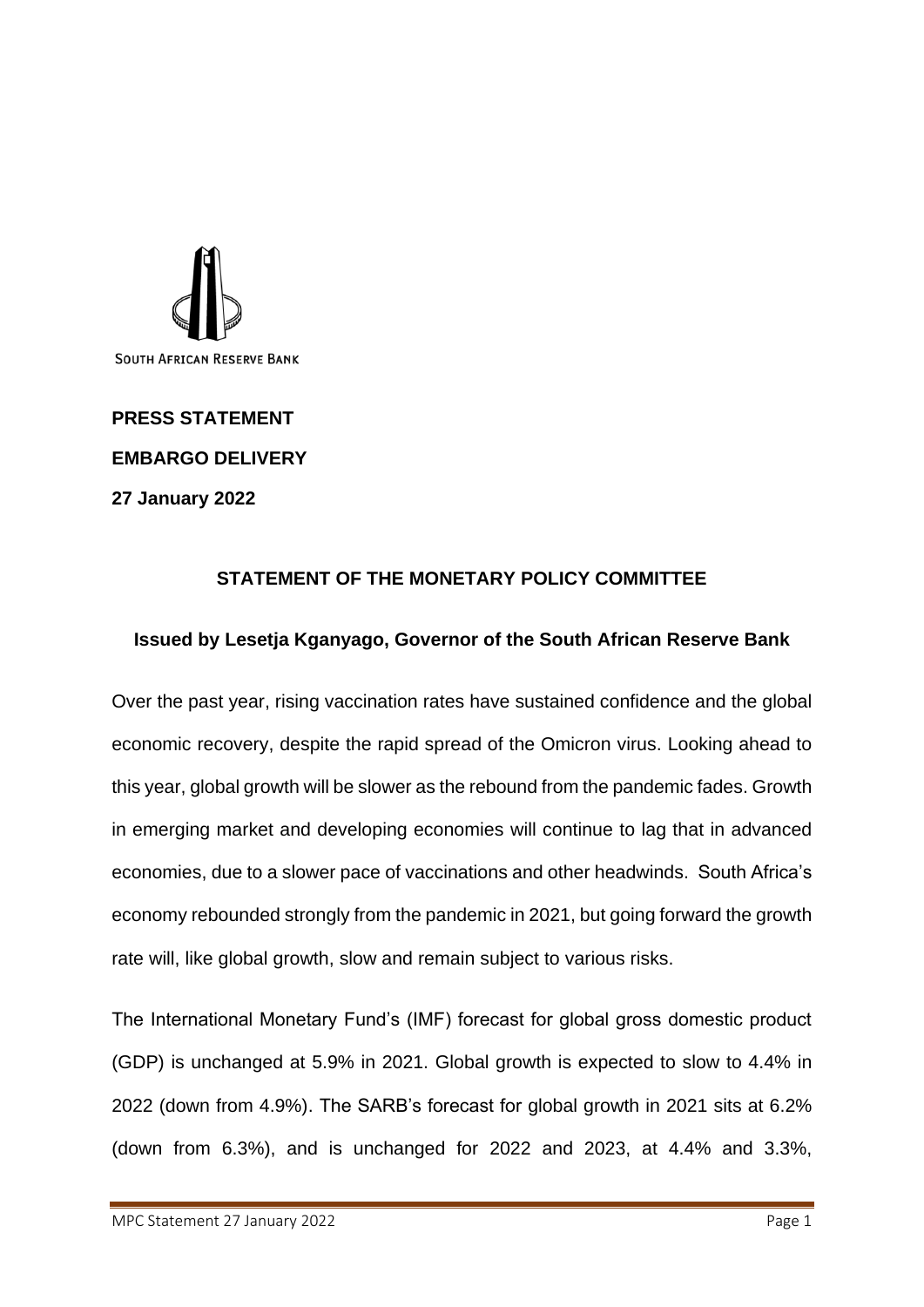respectively. <sup>1</sup> GDP growth in our trading partners in 2024 is forecast to be 2.7%. Global economic conditions are less supportive of emerging and developing economies now than they were for most of this past year.

Although policy settings in advanced economies remain accommodative, higher global inflation is likely to accelerate normalisation of interest rates and balance sheet reductions by major central banks. It is less certain how far the normalisation process will go and the exact timing, and this uncertainty continues to cause financial market turmoil and capital flow volatility. Risk aversion in financial markets has increased. Economies that failed to take advantage of better global conditions or to reduce large macroeconomic imbalances remain vulnerable.

Last year saw the ongoing recovery of the South African economy from the pandemic, but also the damage caused by the July unrest, cyber attacks and strikes. Those factors led to a downward revision to the growth forecast for the year as a whole, from the 5.2% forecast in November to 4.8%.<sup>2</sup>

This year and next, economic growth will remain well above a low rate of potential growth.<sup>3</sup> GDP is expected to grow by 1.7% in 2022. The deceleration in growth from 2021 to 2022 is primarily a result of the fading rebound from the pandemic, alongside a climbdown from high export prices. GDP growth is forecast to be 1.8% in 2023 and 2.0% in 2024.<sup>4</sup>

 $1$  Global growth in the QPM model is a trade-weighted average of South Africa's trading partners.

<sup>&</sup>lt;sup>2</sup> In the third quarter of 2021, economic growth was -5.8%, compared to our previous estimate of -2.5%. For the fourth quarter, we expect a GDP outcome of 5.5%, compared to the previous 2.6%. On a not-annualised basis, the quarter-on-quarter growth rate for the third quarter was -1.5%, compared to our estimate of -0.6%. The fourth quarter is expected to be 1.4%, compared to 0.6%.

<sup>3</sup> Potential growth for 2022 and 2023 is estimated at 0.8%, rising to 1.1% in 2024.

<sup>4</sup> The growth forecast includes expected changes in the policy rate.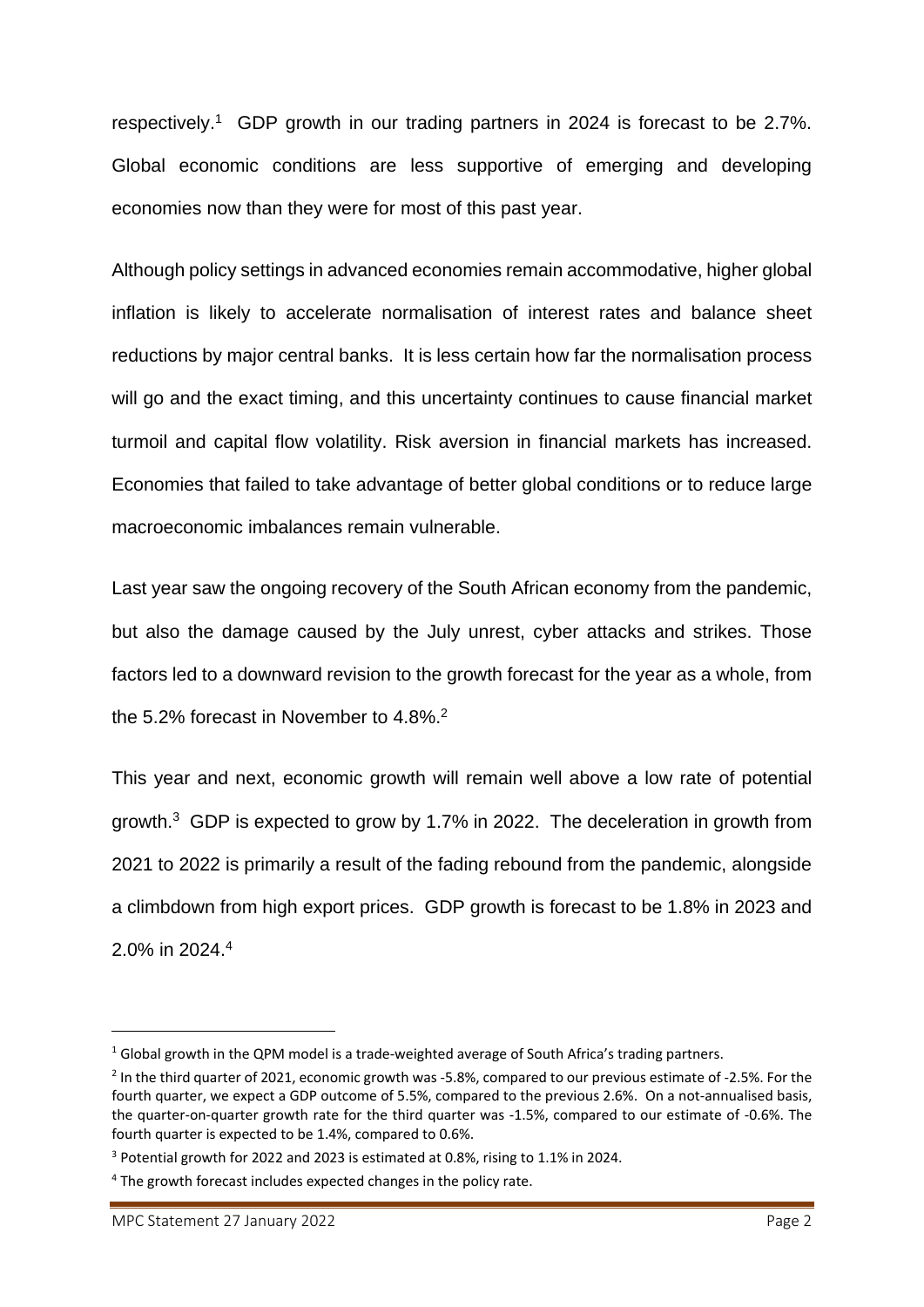With lower export prices the economy's future demand will depend more on investment and household spending. Sustained low borrowing costs and faster economic growth have strengthened private sector investment somewhat, despite ongoing constraints from loadshedding and policy uncertainty. Household spending remains supportive, as a result of good growth in disposable income, rising asset prices, and more credit demand.

Overall, and after revisions, the risks to the medium-term domestic growth outlook are assessed to be balanced.

With the downward revision to GDP growth for 2021, the output gap is more negative over the forecast period compared to the November meeting. However, as the economy is forecast to grow faster than potential, the output gap closes steadily through to 2024.

While important commodity export prices such as for coal, iron ore, platinum, and rhodium generally decreased in the latter half of 2021, in recent weeks some prices and export values have been more buoyant. As a result, the current account surplus of the past year is expected to decline at a slower pace than at the time of the November meeting.<sup>5</sup> The current account deficit in 2023 and 2024 is, at this stage, forecast to be smaller than previously expected.

Although fiscal risk has eased, financing conditions remain volatile and the yield curve for rand-denominated bonds remains steep. Ten-year bond yields remain at about 9.4%.

<sup>5</sup> The current account surplus is expected to decline in 2022 to about 0.4% of GDP (from 3.8% of GDP in 2021). The current account is expected to be in deficit of -0.2% in 2023 (from -1.8%) and -0.6% in 2024 (from -2.5%).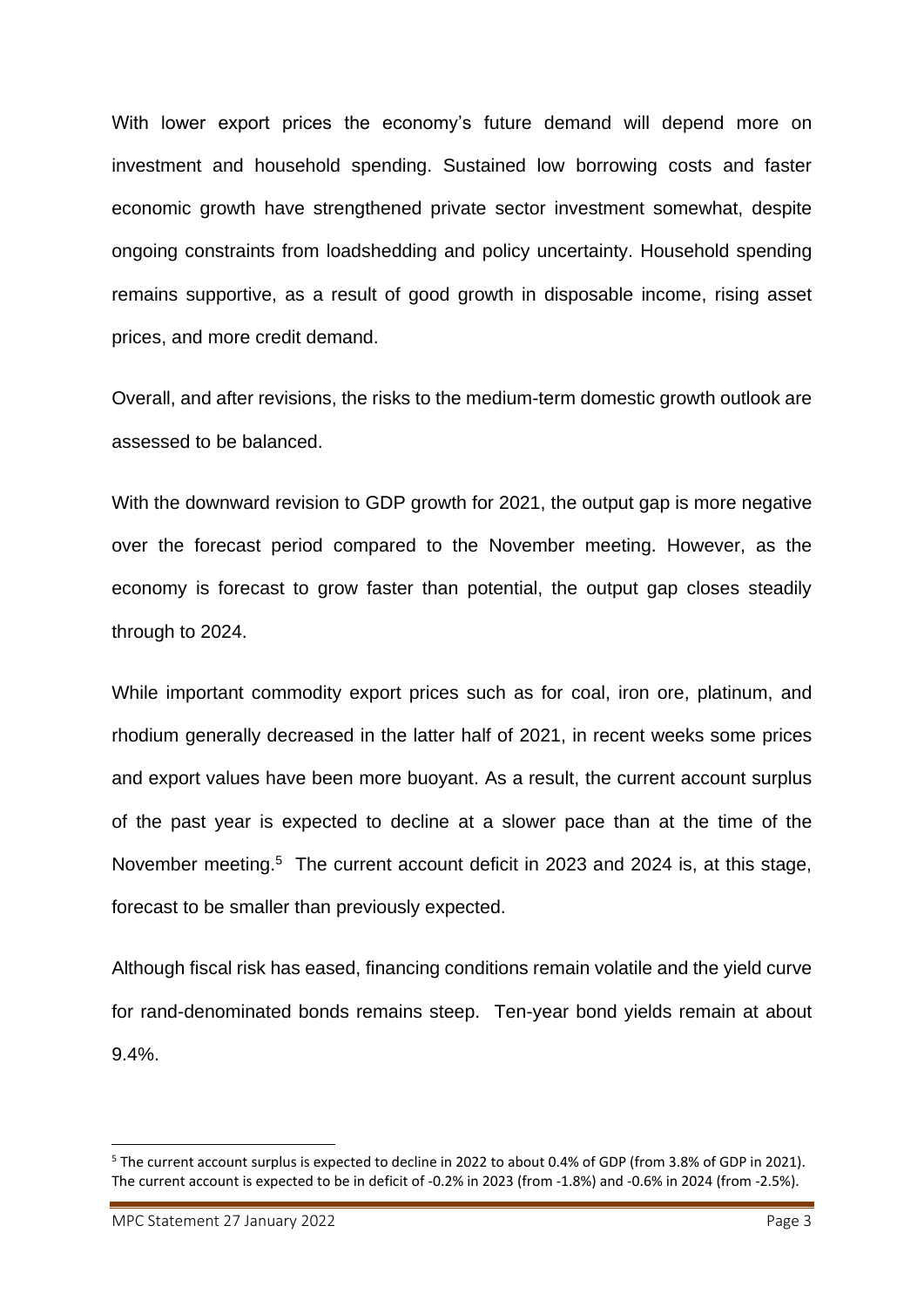For much of 2021, strong commodity export prices and generally favourable global financial and economic conditions strengthened the currency above its long-run equilibrium level. In recent months, global and domestic factors contributed to a weaker rand exchange rate and the rand now sits somewhat below its equilibrium level. The implied starting point for the rand forecast is R15.60 to the US dollar, compared with R15.10 at the time of the previous meeting.<sup>6</sup>

Over the past year and into this year, global supply shortages and strong demand have caused a wide range of prices to accelerate, including raw materials, intermediate inputs and food.<sup>7</sup> Some of these price increases have passed-through to consumer prices in major economies. Our estimate for inflation in the G3 was revised higher to 3.1% in 2021 and 2022 (up from 2.9% and 2.4%), and is revised slightly lower to 1.7% in 2023.<sup>8</sup> For 2024, G3 inflation of 1.6% is forecast, unchanged from the previous meeting.

Oil prices are revised up for this year, and fuel price inflation is higher at 13.7% (up from 4.6%).<sup>9</sup> Local electricity price inflation for 2021 was 10.2%, while the forecast for 2022 is revised up to 14.5% (from 14.4%) and remains at 12.4% in 2023. For 2024, electricity price inflation of 10% is expected, unchanged from the previous meeting.

 $6$  The rand has appreciated by about 1.5% to the US dollar since the November meeting.

<sup>7</sup> World food prices continue to rise. The assumption used for the forecast for USD-denominated world food prices increased from 13.4% in September to 25.4% for November and to 28% for the January meeting.

<sup>8</sup> The G3 comprises the United States, the Eurozone, and Japan. The latest CPI inflation in the respective components sits at 7%, 5% and 0.6%.

<sup>&</sup>lt;sup>9</sup> For 2023 and 2024, petrol price inflation is expected to be -0.1% and 1.7%, respectively. Our assumptions are now for oil prices to average \$78 per barrel in 2022 and \$72 per barrel in 2023. An average price of \$70 per barrel is expected in 2024.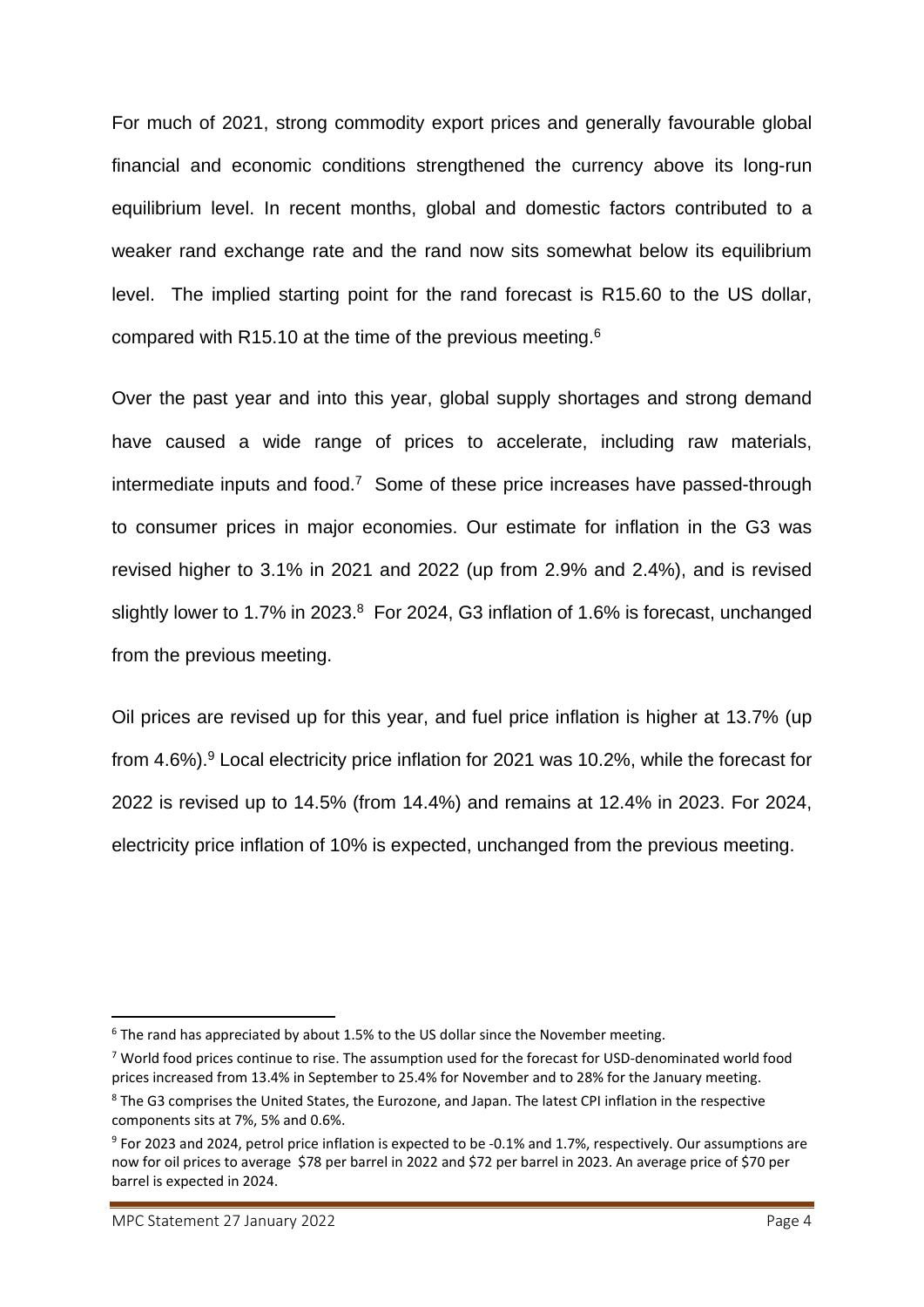Headline inflation in 2021 came out at 4.5%. The Bank's forecast of headline inflation for this year is revised higher to 4.9% (from 4.3%). Headline inflation is expected to be 4.5% in 2023 and in 2024.

Core inflation was 3.1% in 2021, and is forecast to rise to 3.8% in 2022 (up from 3.7%). With the economy expanding faster than potential over the forecast period, core inflation is projected to rise to 4.5%, despite a still low rate of services price inflation and unit labour costs. Core inflation forecasts for 2023 and 2024 are unchanged at 4.4% and 4.5%.

The risks to the inflation outlook are assessed to the upside. Global producer price and food price inflation continued to surprise higher in recent months and could do so again. Oil prices increased strongly through 2021 and are up sharply year to date. Current oil prices sit well above forecasted levels for this year. Electricity and other administered prices continue to present short- and medium-term risks. Given the moderate medium and long-term inflation projections set out above, higher domestic import tariffs, stronger services inflation, and higher wage demands present additional upside risks to the inflation forecast.

A particular risk arises from the possibility of a faster normalisation of global policy rates than is currently built into the forecast, which assumes some rate hikes to begin around June of 2022. Added to this is the risk that quantitative tightening will occur more quickly than previously expected, leading to stronger capital flow reversals from riskier assets such as emerging market debt.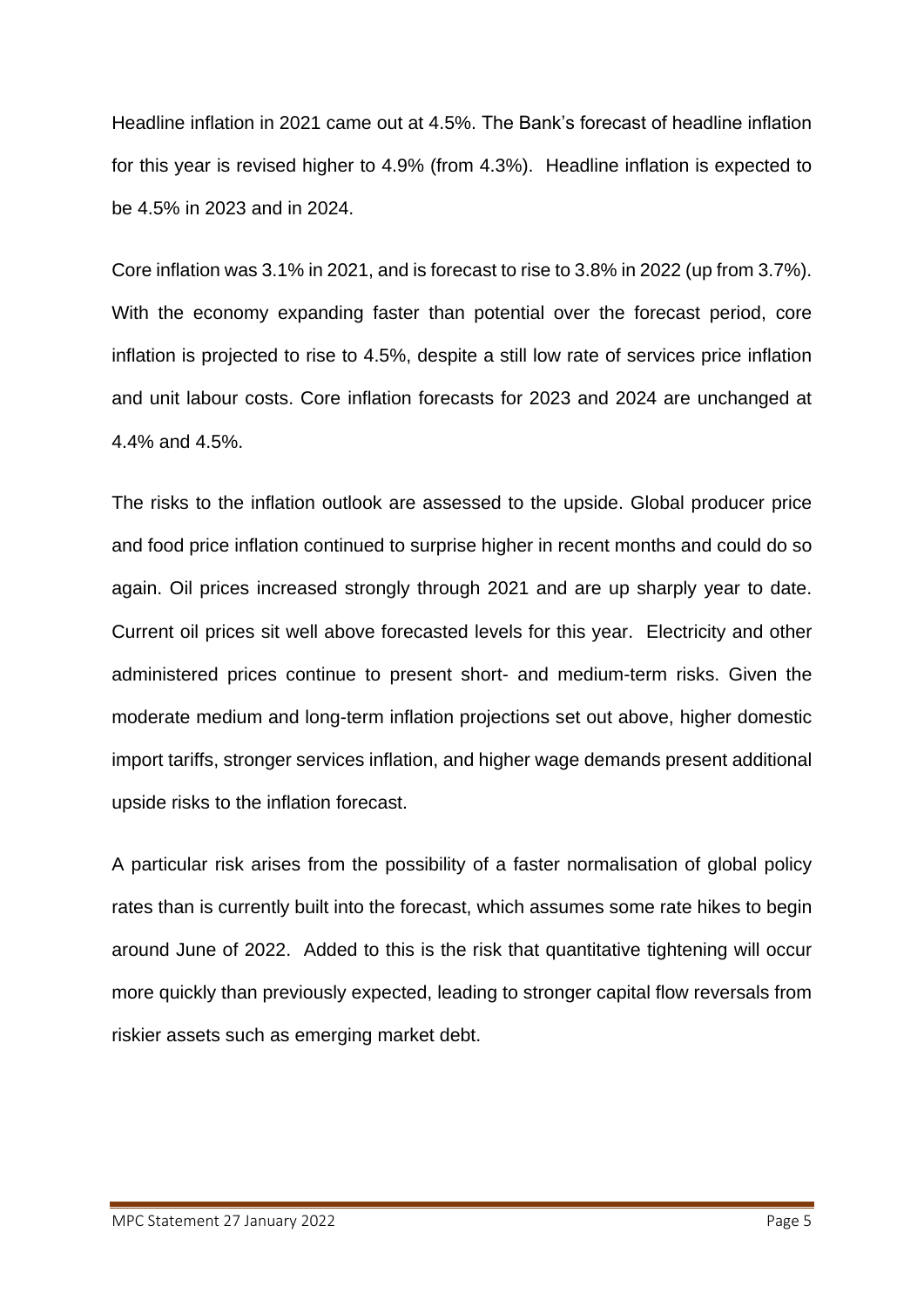Average surveyed expectations of future inflation have increased to 4.8% for 2022 (from 4.4%). Market-based surveyed expectations for inflation have also increased to 4.8%. 10

In the near term, headline inflation has increased well above the mid-point of the inflation target band, and returns close to the mid-point in the fourth quarter of 2022. Some risks to the inflation outlook, like food and fuel, have been realised, and other risks, such as currency volatility and capital flow reversals, have become more pronounced.

Against this backdrop, the MPC decided to increase the repurchase rate by 25 basis points to 4% per year, with effect from the 28<sup>th</sup> of January 2022. Four members of the Committee preferred an increase and one member preferred an unchanged stance.

The implied policy rate path of the Quarterly Projection Model (QPM) indicates gradual normalisation in the first quarter of 2022, and into 2023 and 2024, given the inflation forecast. As usual, the repo rate projection from the QPM remains a broad policy guide, changing from meeting to meeting in response to new data and risks.

Given the expected trajectory for headline inflation and upside risks, the Committee believes a gradual rise in the repo rate will be sufficient to keep inflation expectations well anchored and moderate the future path of interest rates. However, economic and financial conditions are expected to remain more volatile for the foreseeable future. In

<sup>&</sup>lt;sup>10</sup> The (Q4) Bureau for Economic Research (BER) survey expectations rose above the target midpoint to 4.8% (4.4%) for 2022 and 4.7% (4.5%) for 2023. Market analysts (Reuters Econometer) in January expect inflation to be higher at 4.8% (4.5%) in 2022, 4.5% (4.3%) in 2023 and 4.4% in 2024. Market-based rates are calculated from the break-even inflation rate, which is the yield differential between conventional and inflation-linked bonds. These now sit at 4.8% for the 5-year and 5.93% on the 10-year breakeven. 15-year breakeven inflation sits at 6.4%.